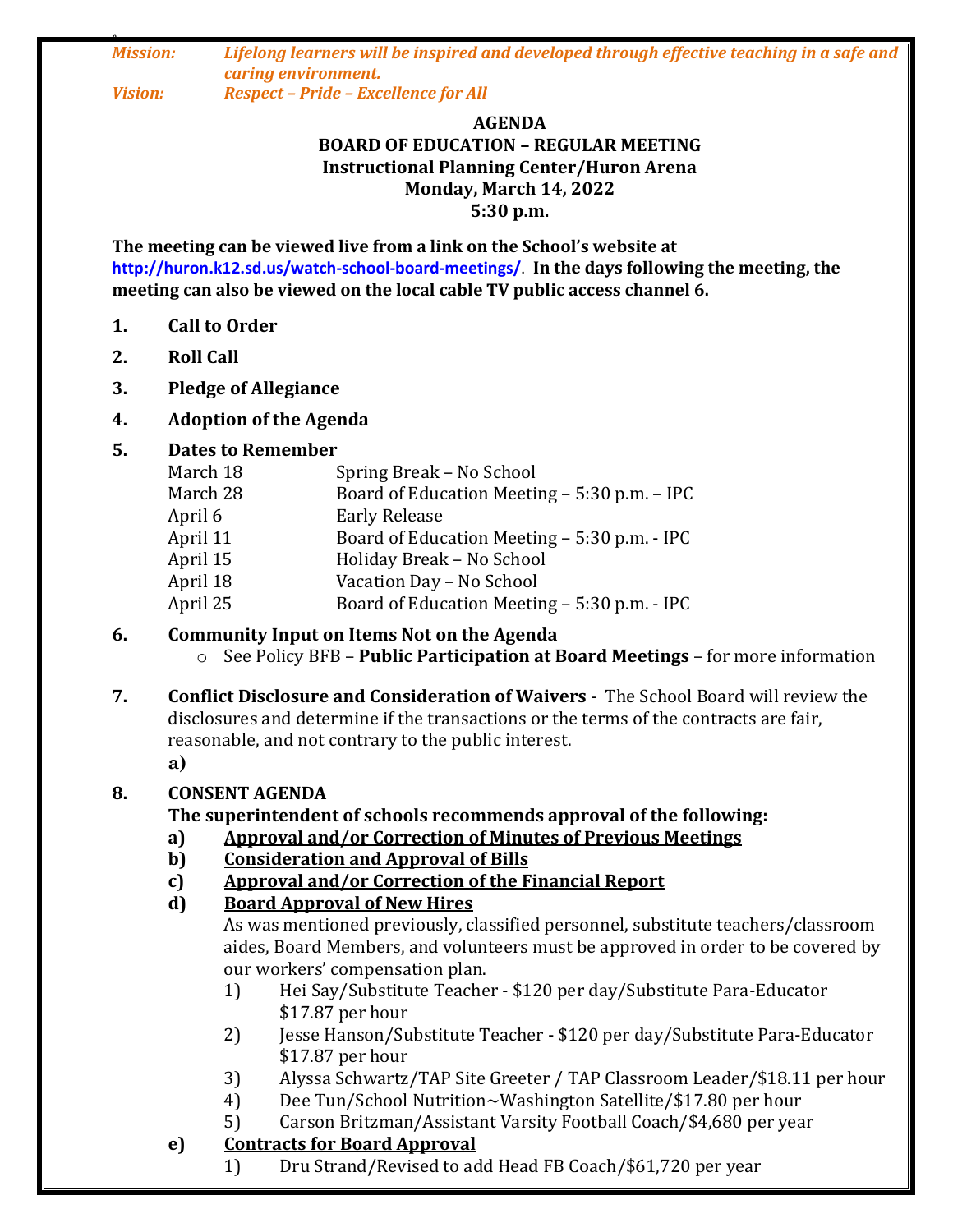### **Agenda / Board Meeting March 14, 2022 page 2**

- 2) Jordan Mullen/HS Teacher/\$47,667 per year
- 3) Cory Weeks/MS Teacher/\$47,332 per year
- 4) Adam Heagley/HS Teacher/47,332 per year

### **f) Resignations for Board Approval**

- 1) Lakien Vetter/Part-time Administrative Assistant-HS Counselor's Office/1 year
- 2) Tyler Spanton/PE Teacher-HHS/2 years
- 3) Tyler Spanton/Assistant Varsity FB Coach/2 years
- 4) Tyler Spanton/Spring Strength & Conditioning Coach/2 years
- 5) Rachel Kary/National Honor Society Advisor/3 years
- 6) Carol Eckmann/Title 1/ELA Teacher~HMS & Private Schools/1 year
- 7) Carson Britzman/9th Gr Football Coach/2 years

### **g) Intent to Apply for Grant Funding**

Contact Person Callee Bauman Wachter Name of Funder **Heartland United Way** Amount to be Requested  $$1,000$ Project Focus **Destination** Destination Imagination

#### **h) Intent to Apply for Grant Funding Group Applying Huron Destination Imagination** Contact Person Callee Bauman Wachter

Name of Funder Name Walmart Amount to be Requested  $$1,000$ Project Focus **Destination** Imagination

# **i) Intent to Apply for Grant Funding Group Applying Huron High School Post Prom** Contact Person **Ranae Puterbaugh** Name of Funder **HCF** Amount to be Requested  $$2,000$

#### **j) Intent to Apply for Grant Funding Group Applying Huron High School Post Prom** Contact Person **Ranae Puterbaugh**

Name of Funder **HYLC** Amount to be Requested  $$500$ 

**Group Applying Example 20 Following Huron Destination Imagination** Name of Award United Way Heartland Region Grant 2023

Name of Award Walmart Community Grant

Name of Award **Huron Community Foundation Grant** Project Focus To provide a safe & drug free event for youth after prom

Name of Award **Huron Youth Leadership Grant** Project Focus To provide a safe & drug free event for youth after prom

# **k) Request to Accept Bid for 160 Promethean Boards from Connecting Point**

(The consent agenda may be approved with one motion. However, if a board member wishes to separate an item for discussion, he/she may do so.)

### **9. CELEBRATE SUCCESSES IN THE DISTRICT: CONGRATULATIONS:**

 **Kelly Christopherson, HSD Business Manager** for being appointed to the Extraordinary Cost Oversight (ECF) Board as an alternate member, representing both Business Managers and school districts with an ADM of 600 or greater students.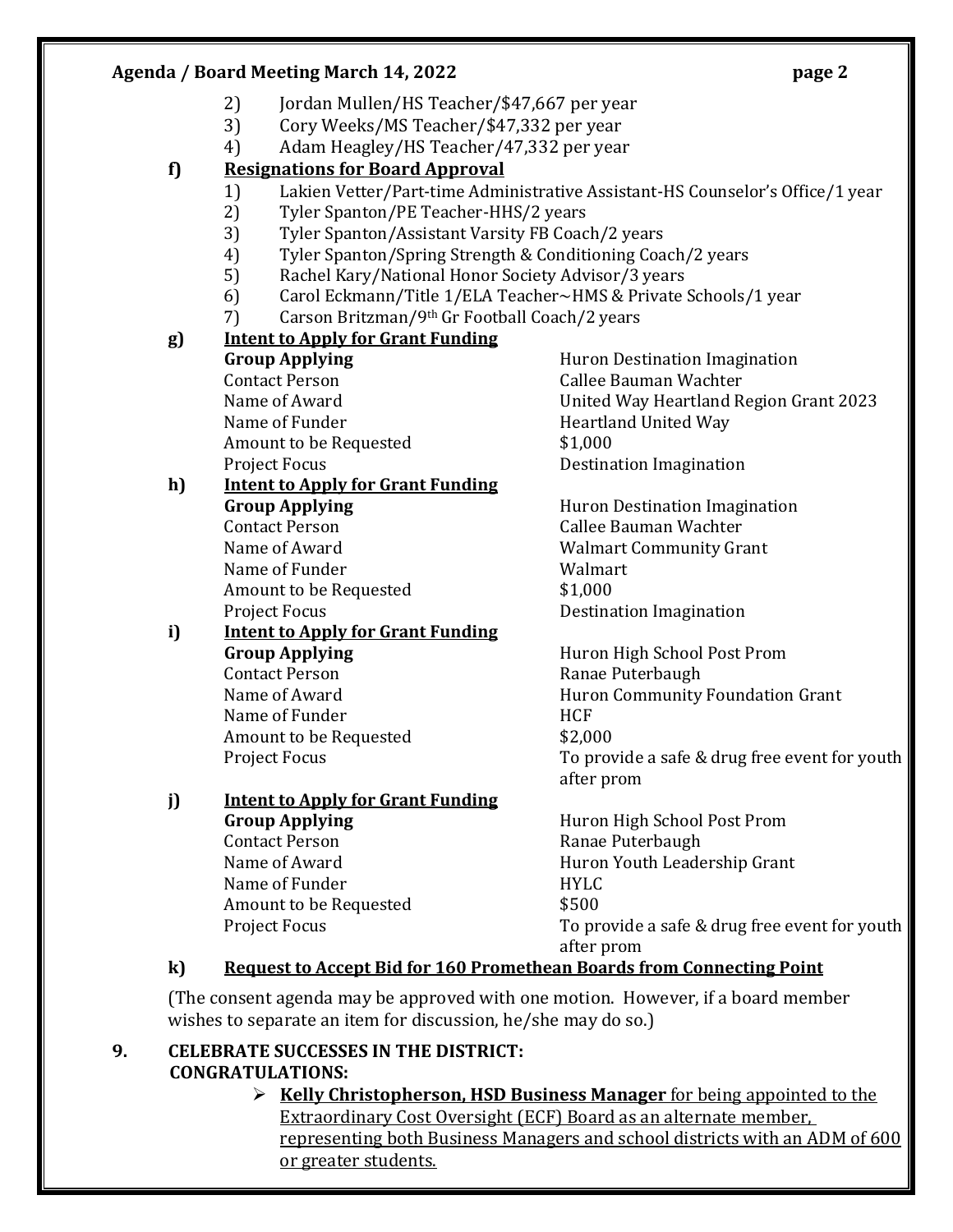### Agenda / Board Meeting March 14, 2022 **page 3**

### **THANK YOU TO:**

- Former School Nurse, **Jessica Van Diepen,** for the donation of pants to the Buchanan K/1 Center
- **10. REPORTS TO THE BOARD:**
	- **a) Classified Employee of the Month** Presented by Heather Rozell **Joe Skorheim, Para-Educator – Madison 2/3 Center,** has been selected as Classified Employee of the Month for April, 2022. Nomination comments are included in this packet. Congratulations Joe!
	- **b) LAN Report**  Tim Van Berkum
	- **c) Business Manager's Report**
	- **d) Superintendent's Report**

### **11. OLD BUSINESS**

**a) Section A: Foundations & Basic Commitments –** Current & Proposed Policies / Anticipated Timeline / Change Log

1st Reading:

Policy A1 - Mission and Vision Statements

Policy A2 - School District Philosophy/Belief Statements

Policy A3 - School District Goals and Objectives/Student Exit Outcomes

Policy AA - School District Legal Status

Policy ABA - Community and Parent Involvement in Decision Making

Policy ABAA - District Wide Title I Parental Involvement Policy

Policy ABAB - Parent Involvement

Policy ABAC - Relations with Parents

Policy ABB - Bullying/Harassment

Policy ABB-F - Bullying/Harassment Formal Complaint Form

Policy AC - Nondiscrimination in Federal Programs

Policy AC-E(1) - Nondiscrimination in Federal Programs Complaint Report Form

Policy AC-E(2) - Nondiscrimination in Federal Programs Appeal to Superintendent

Policy AC-E(3) - Nondiscrimination in Federal Programs Appeal to the School Board Policy ACAA - Sexual Harassment

Policy ACAA-E(1) - Sexual Harassment Complaint Report Form

Policy ACAA-E(2) - Sexual Harassment Complaint Appeal to the Superintendent

Policy ACAA-E(3) - Sexual Harassment Complaint Appeal to the School Board

Policy ACAB - Prohibition Against Aiding or Abetting Sexual Abuse

Policy ACB - Nondiscrimination on the Basis of Handicap/Disability

Policy AD - Educational Philosophy

Policy AE - Huron School District Wellness Policy

Policy AGA - Contested Hearings

Policy AH - Conflict of Interest Disclosure and Authorization

Policy AH-E(1) - Conflict of Interest Disclosure

Policy AH-E(2) - School Board Action on Conflict of Interest Disclosure of a Direct Benefit

**b) CTE Advisory Board Guide** – 1<sup>st</sup> Reading

### **12. NEW BUSINESS**

**a) Policy GCB-1 ~ Professional Staff Contracts & Compensation Plans/Administration -** Introduction